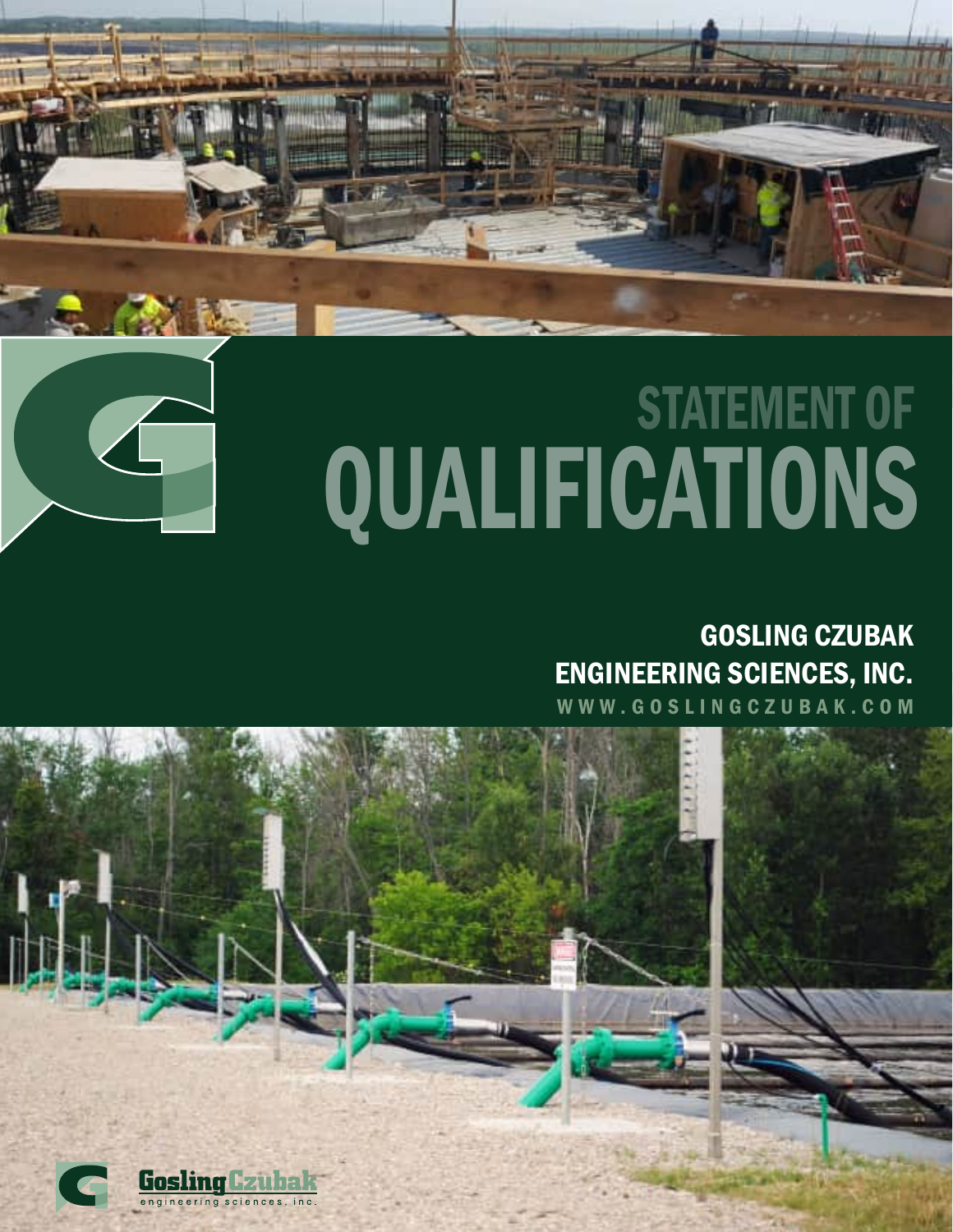

|  | Table of Contents |
|--|-------------------|
|  |                   |

| 01 | <b>FIRM PROFILE</b>             | 3  |
|----|---------------------------------|----|
| 02 | <b>SURVEYING</b>                | 4  |
| 03 | <b>CIVIL ENGINEERING</b>        | 5  |
| 04 | <b>ENVIRONMENTAL SERVICES</b>   | 6  |
| 05 | <b>GEOTECHNICAL ENGINEERING</b> | 7  |
| 06 | <b>CONSTRUCTION SERVICES</b>    | 8  |
| 07 | <b>DRILLING</b>                 | 9  |
| 08 | <b>LANDSCAPE ARCHITECTURE</b>   | 10 |
| 09 | <b>KEY STAFF MEMBERS</b>        | 11 |

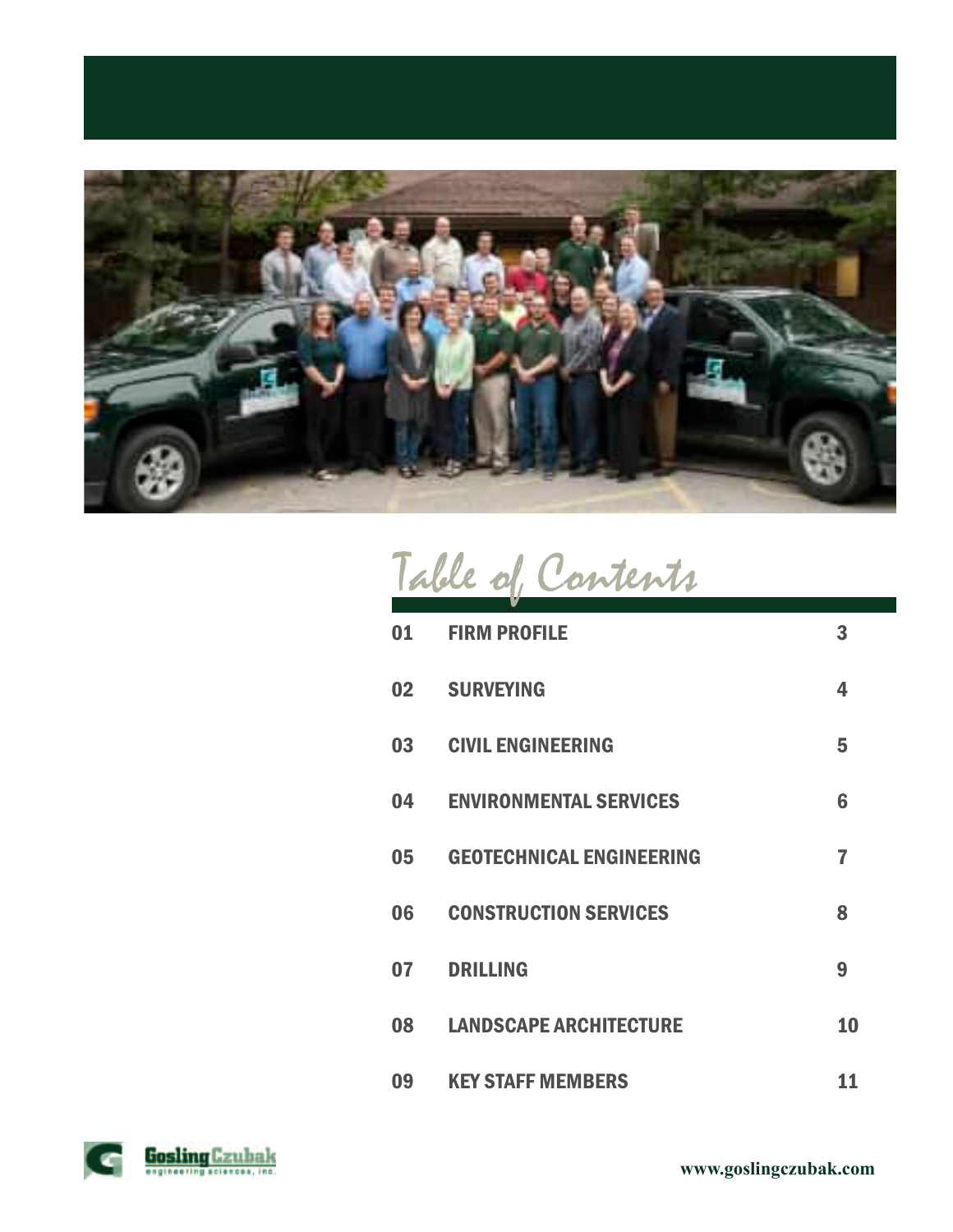

CIVIL ENGINEERING

ENVIRONMENTAL SERVICES

SURVEYING

GEOTECHNICAL ENGINEERING

CONSTRUCTION SERVICES

DRILLING

LANDSCAPE ARCHITECTURE

Contact

Ph: (800) 968-1062 Ph: (231) 946-9191 Fax: (231) 941-4603

www.goslingczubak.com info@goslingczubak.com

Services Company Overview

### GOSLING CZUBAK ENGINEERING SCIENCES, INC. 1280 BUSINESS PARK DRIVE TRAVERSE CITY, MICHIGAN 49686

Gosling Czubak is a professional consulting firm providing engineering, surveying, environmental, landscape architecture, geotechnical and construction testing services to a large variety of clients. Located in Traverse City, the firm has served public and private clients throughout Michigan and the Midwest since 1957.

To complement our consulting services, Gosling Czubak has a fully equipped materials testing laboratory (soils, asphalt, and concrete), construction testing field equipment, drill rigs, and certified engineering technicians trained in construction materials testing procedures and specifications. Our survey crews are equipped to provide the most technologically advanced surveying available.

Gosling Czubak looks forward to providing you with the personal attention, enthusiasm, and professional services needed to support the success of your project.

#### ORGANIZATIONAL STRUCTURE

Gosling Czubak, established in 1957, is a Michigan corporation governed by a board of directors and corporate officers.

We currently employ a staff of about 50 experienced professional and technical people.

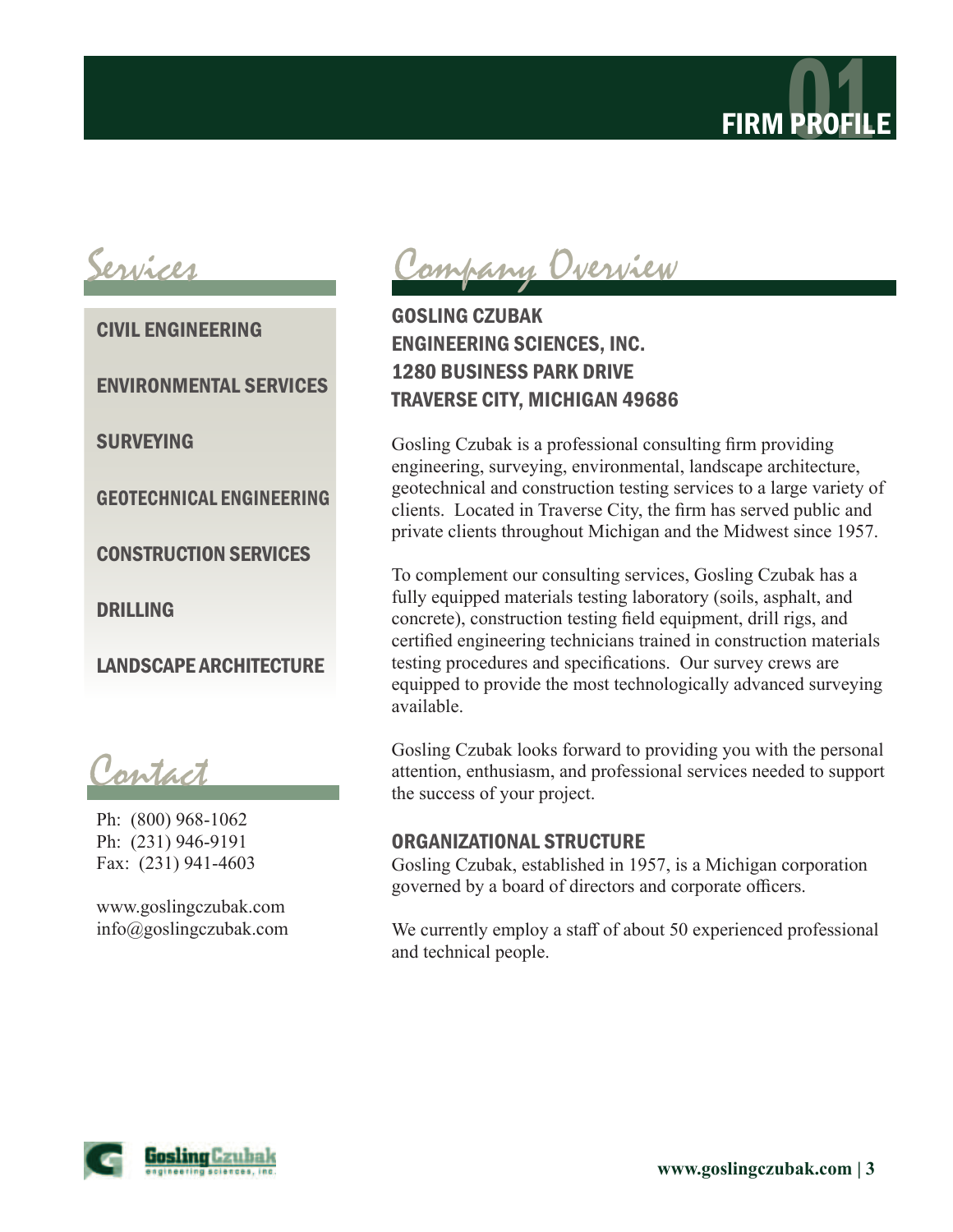

Services

GPS Surveys Hydrographic Surveys Topographic Surveys Boundary Surveys ALTA Land Title Surveys Subdivision Design & Platting Condominiums Oil and Gas Surveying Telecommunications Surveys Highway Surveys Construction Staking Riparian Surveys Bottomlands Distribution Surveys Easements & Rights-of-Way Stream Crossings Wetlands Surveys Road Crossing Surveys Directional Drilling Surveys Division Order Surveys Mineral Rights Allocation Surveys Environmental Well Surveys Insurance Forensic Surveys **Aerial Photo Control**

**Aerial Mapping**



Using innovative methods and equipment, our survey department serves a variety of clients including:

- Development
- **Architecture**
- Oil and Gas
- Industrial
- Telecommunications
- **Institutional**
- Commercial
- Navigation
- Governmental
- *Utilities*

Working throughout Michigan, we provide precise surveys for all of your land, development, spatial, geodetic, control and hydrographic projects. By providing a blend of technology, creativity, and experience, the Gosling Czubak surveying staff helps communities, landowners, developers, utilities, industry, and governments to make their projects successful. Inventive in our approach, we are uniquely receptive to clients' concerns, concentrating on and succeeding at completing projects efficiently and promptly.

Gosling Czubak has multiple survey crews utilizing the most technically advanced equipment. Each crew is supplied with robotic total station survey equipment, real time and static global positioning systems (GPS), and tracked amphibious vehicles for accessing difficult terrains. Each crew is 40 hour HAZWOPER trained.

We have utilized 3-D laser scanning on projects and routinely use a combination of GPS with wireless Internet features and total stations with robotic functions, allowing staff to complete precise and comprehensive surveys quickly.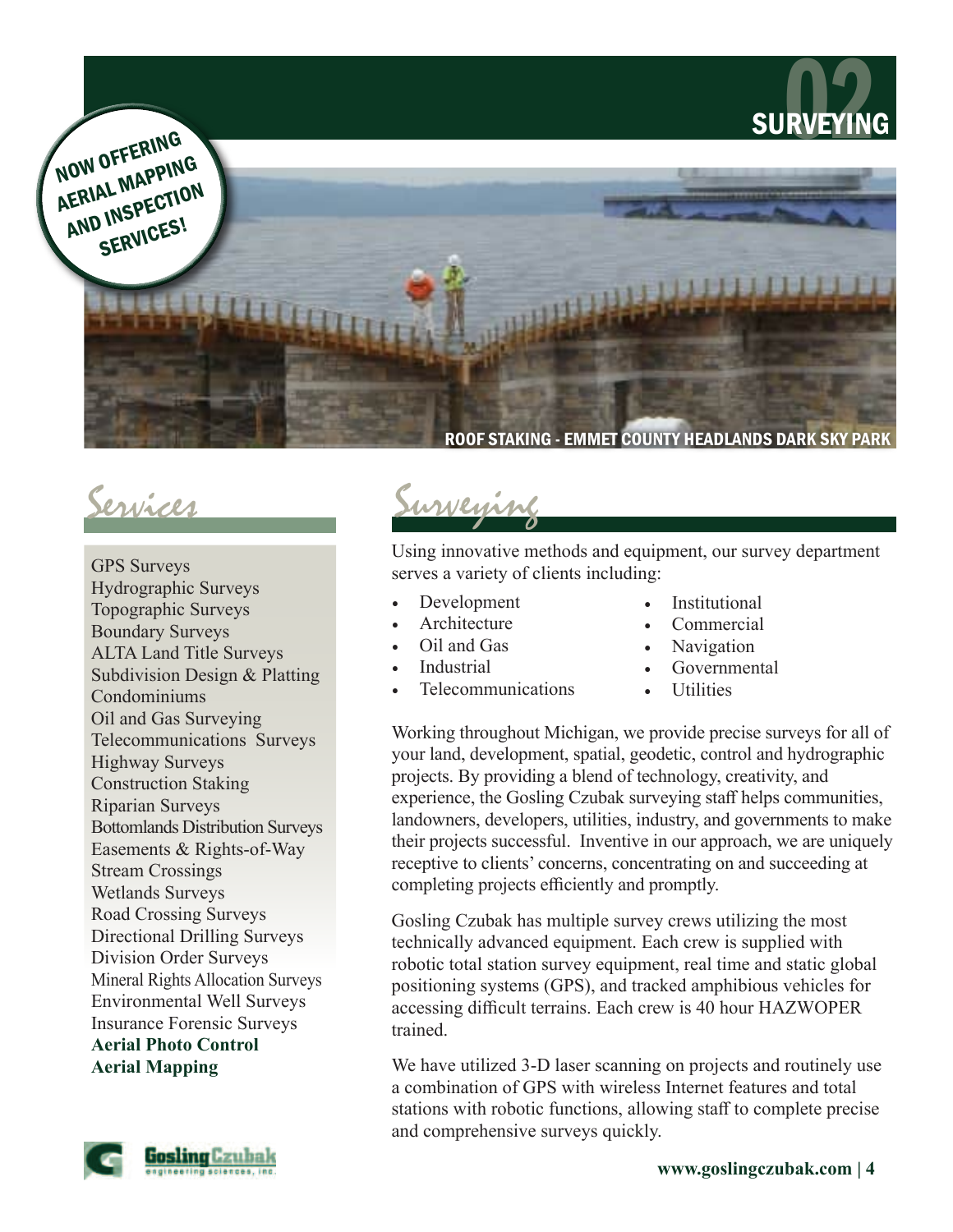



ROADS MDOT Design & Construction Oversight Road & Intersection Design Bridge Design and Inspection

### SITE DEVELOPMENT

Site Engineering Soil Erosion Control Stormwater Management

### WATER AND SEWER

Wastewater Treatment Water Systems Municipal Wells

### UTILITY RATE STUDIES

Operations Cost Review Equipment Replacement Plans Evaluation of REU Assignments Billing Methods & Usage Measurement

### PROJECT FUNDING

State Revolving Fund (SRF) USDA Rural Development Clean Michigan Initiative (CMI)



## Highlights Civil Engineering

Our civil engineering staff provides a variety of services to help municipalities, commercial and residential developers, resorts, industrial clients, and other professional consultants build their projects. These clients use our services to plan community improvements, evaluate existing infrastructure facilities, secure funding to make projects affordable, and design developments that are easy to maintain and operate.

Our professional staff of registered professional engineers, engineering technicians, and CAD drafters have excellent working relationships with regulatory officials. We have long-standing relationships with more than 40 communities. Gosling Czubak has successfully completed some of the most substantial and most complex development projects in Northern Michigan. The large majority of our work is from repeat clients and referrals.

From small residential projects to large commercial and municipal projects, Gosling Czubak provides clients with thoughtful and efficient design, excellent value, and quick response.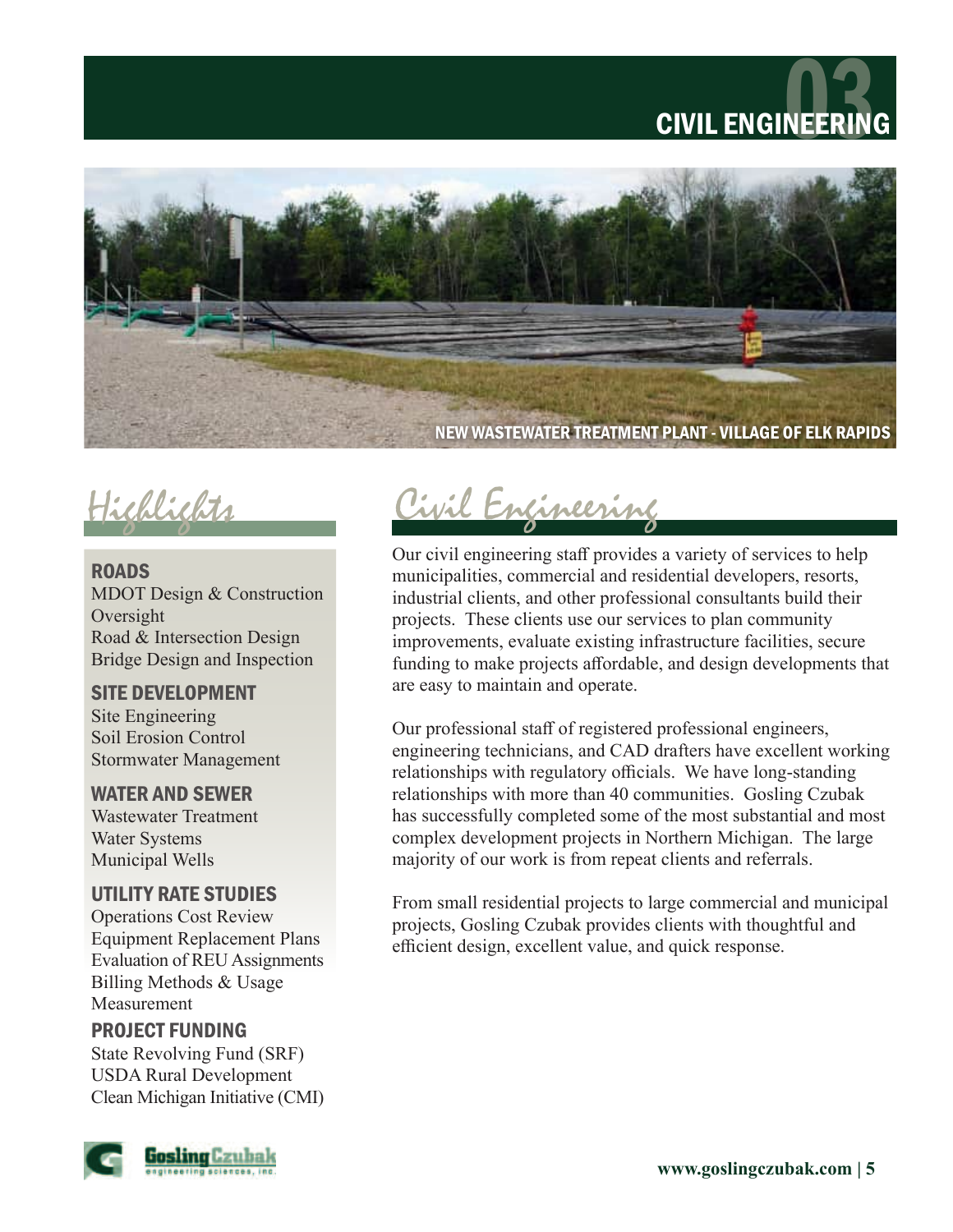# ENVIRONMENTAL SERVICE



Phase I/II ESAs & BEAs Brownfield Redevelopment Wellhead Protection Plans Wetlands Permitting Compliance Audits Hazardous Waste Management Hydrogeologic Investigations Risk Assessments Sampling and Monitoring Air Quality Management SPCC, SWPPP, and PIPP Plans Soil and Groundwater Investigations and Cleanups Underground Storage Tank Assessments and Cleanups Asbestos Surveys Ground Penetrating Radar (GPR) Investigations Remediation System Design, Construction, O&M

### Services Environmental

Gosling Czubak maintains one of the largest environmental staffs in Northern Michigan, including licensed engineers, certified geologists, certified hazardous materials managers, and trained field technicians. Our professionals are prepared to meet all of your environmental needs, whether your business area is manufacturing, oil and gas, landfills, mining operations, municipal works, or underground storage tanks.

By understanding funding programs and complex environmental regulations, Gosling Czubak can save you money and alleviate the problems of dealing with regulatory requirements.

Gosling Czubak is a State of Michigan Qualified Underground Storage Tank Consultant. Our staff offers clients decades of experience, in-house drilling capabilities, and an array of services to handle all phases of your project.

Regardless of your environmental needs, Gosling Czubak's Environmental Service Professionals are equipped to provide you with state of the art services, assisting you in achieving successful results on your project.

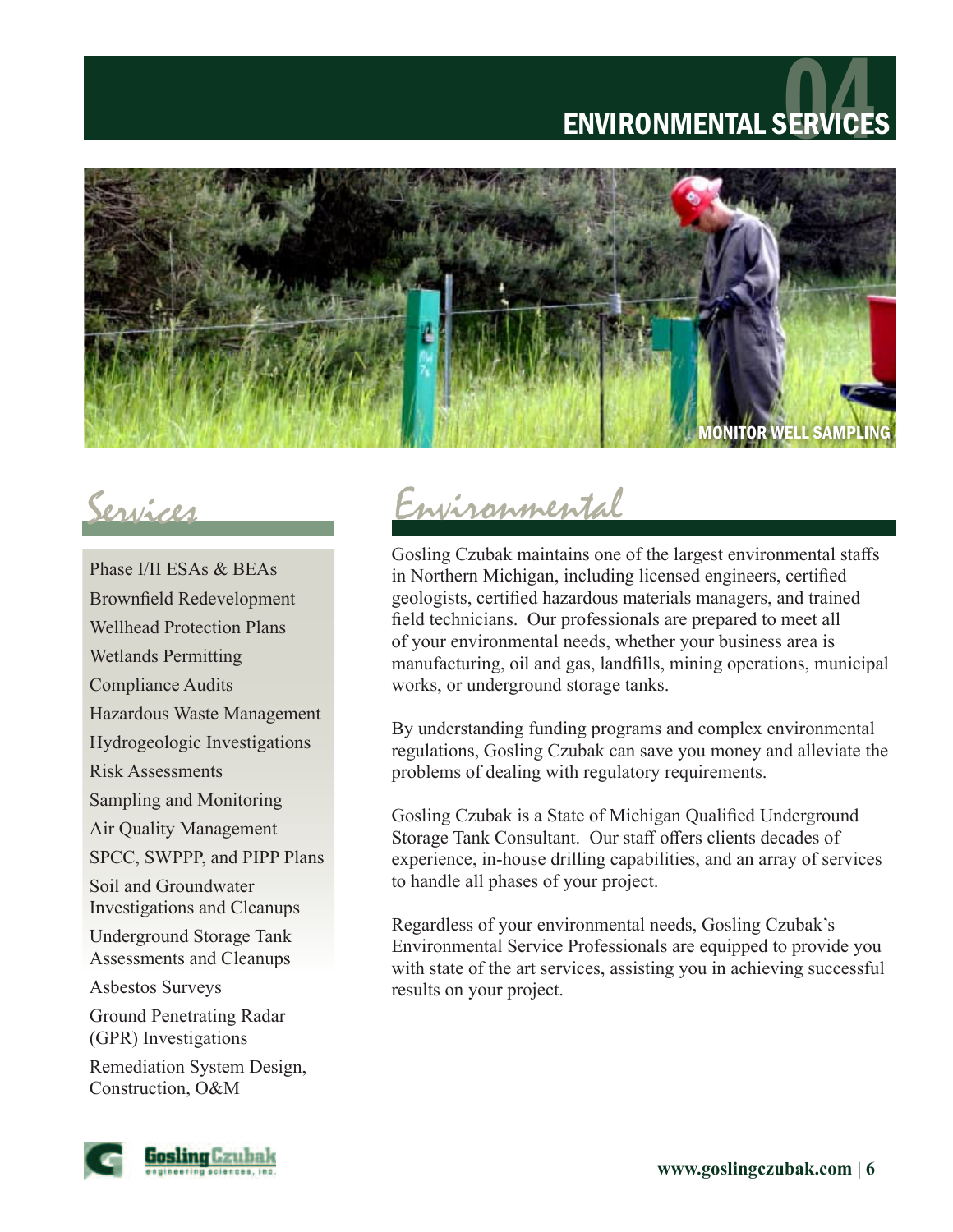# **GEOTECHNICAL ENGINEER**



Soil Borings Pavement Investigation Materials Engineering Pile Load Testing Oversight Pile Design Soils Investigations and Reporting Foundation Engineering Laboratory Testing

Services Geotechnical Engineering

### GEOTECHNICAL ENGINEERING

Gosling Czubak's geotechnical and foundation engineering department serves clients on projects ranging from retail centers, hospitals, commercial and industrial buildings to bridges, roads, public works, and private development projects. We conduct soils investigations, recommend appropriate foundation options, and provide construction observation for our clients. Our engineers define difficult conditions, recommend proper construction methods, and achieve reliable, timely, and affordable solutions. **We make problem sites buildable.**

Our in-house drilling capability provides prompt and thorough investigations of the on-site soil and groundwater conditions. Drilling crews have worked on thousands of projects throughout Michigan. Our drillers have a wealth of experience on jobs where the accurate and careful determination of geologic conditions is critical to a project's success.



*Pile load testing*

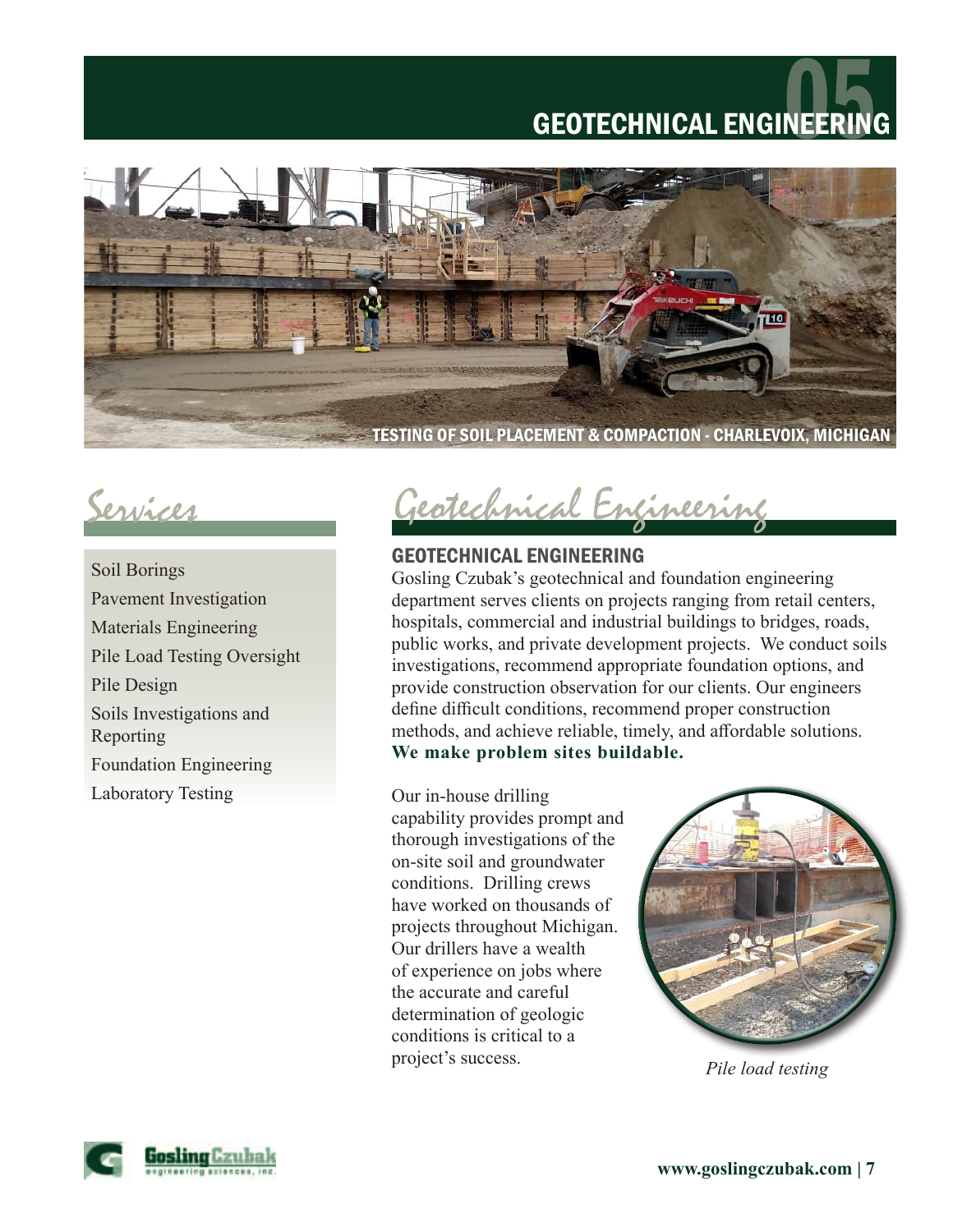# **CONSTRUCTION SERVIC**



Concrete Testing Soils Testing Construction Observation Road Construction Engineering Laboratory Analysis Mix Design

Services Construction Services

### MATERIALS TESTING

Our approach to construction observation and materials testing goes beyond the obvious quality assurance role of determining if the construction work meets the plans, specifications, and industry standards. We become a member of the construction team. We help complete the project in an efficient, cost-effective, and quality manner. We offer positive, constructive input when difficulties do occur and participate in finding solutions. By emphasizing frequent communication between our clients and project personnel, we help keep your projects moving forward.

Our staff of field technicians is HAZWOPER certified and MDOT prequalified in the following classifications:

- Construction Inspection: Roadway
- Construction Inspection: HMA Pavement
- Construction Testing: Aggregates
- Construction Testing: Concrete
- Construction Testing: Density

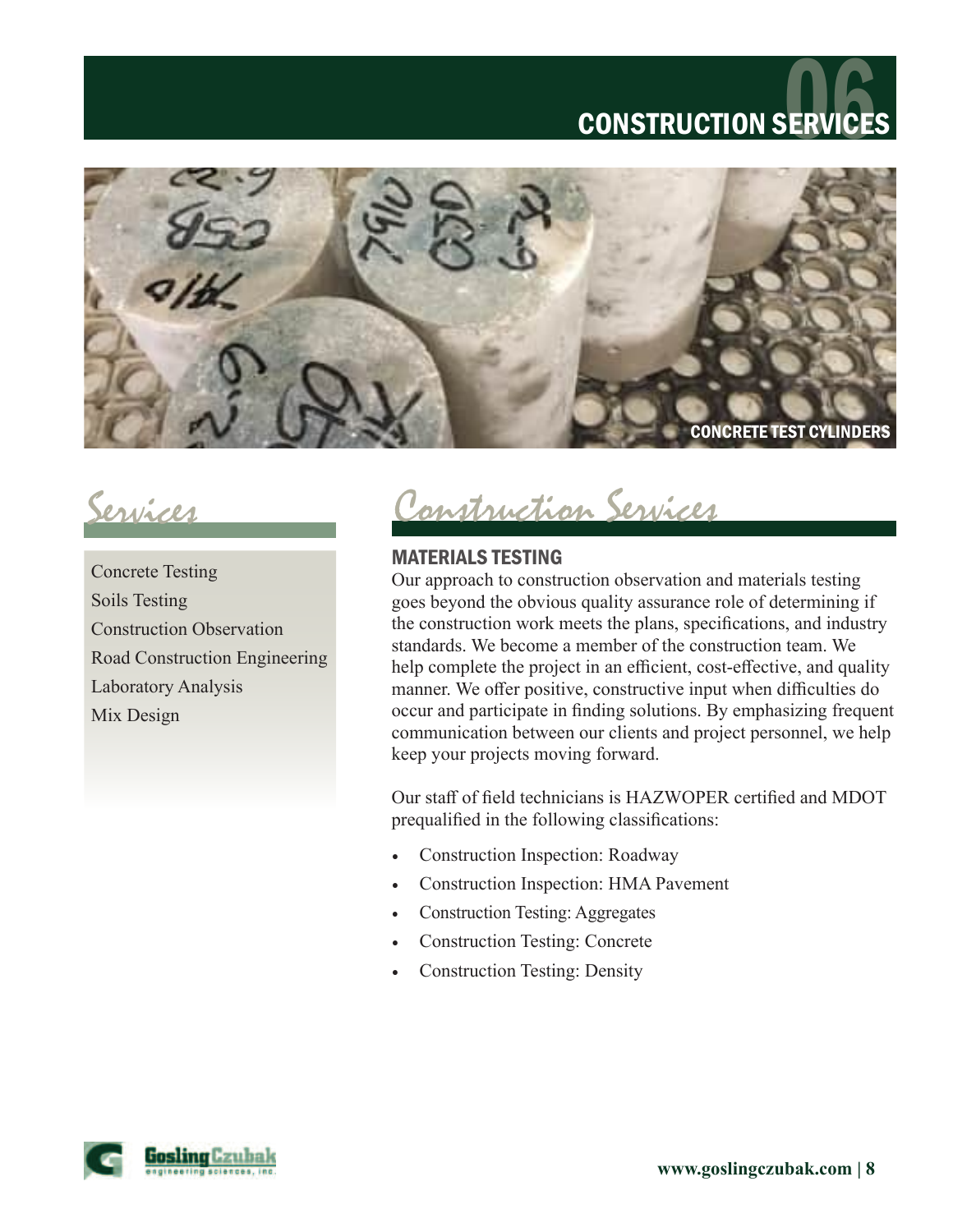





Geotechnical Test Borings Environmental Test Borings Split Barrel Sampling Shelby Tube Sampling Multi-Level Ground Water/ Vapor Well Installation Full Development and Well Completion Services Monitor Well Installation Piezometer Installation Well Abandonment Site Access Snow Plowing

Services Drilling

Drilling services are performed by our in-house drilling rig. Gosling Czubak has provided geotechnical and environmental drilling services throughout Michigan since 1978. Drilling personnel complete rigorous safety training and refresher courses annually.

Environmental and geotechnical drilling and site investigation services play an ever increasing role in providing positive project outcomes. By providing important soils and ground water information early in the design phase of a project, the engineer can take full advantage of the unique site characteristics. This can reduce the cost of overly conservative designs or can focus on site problems to develop solutions prior to the start of construction.

We have the ability to access difficult sites using ATV and tracked drill rigs. Our rigs can be mounted on barges to provide soils information about rivers and lake bottoms. Site investigation and sampling for environmental projects are critical in evaluating risks and potential cleanup requirements. The environmental professional must be able to depend on reliable drilling and sampling services to evaluate site conditions.

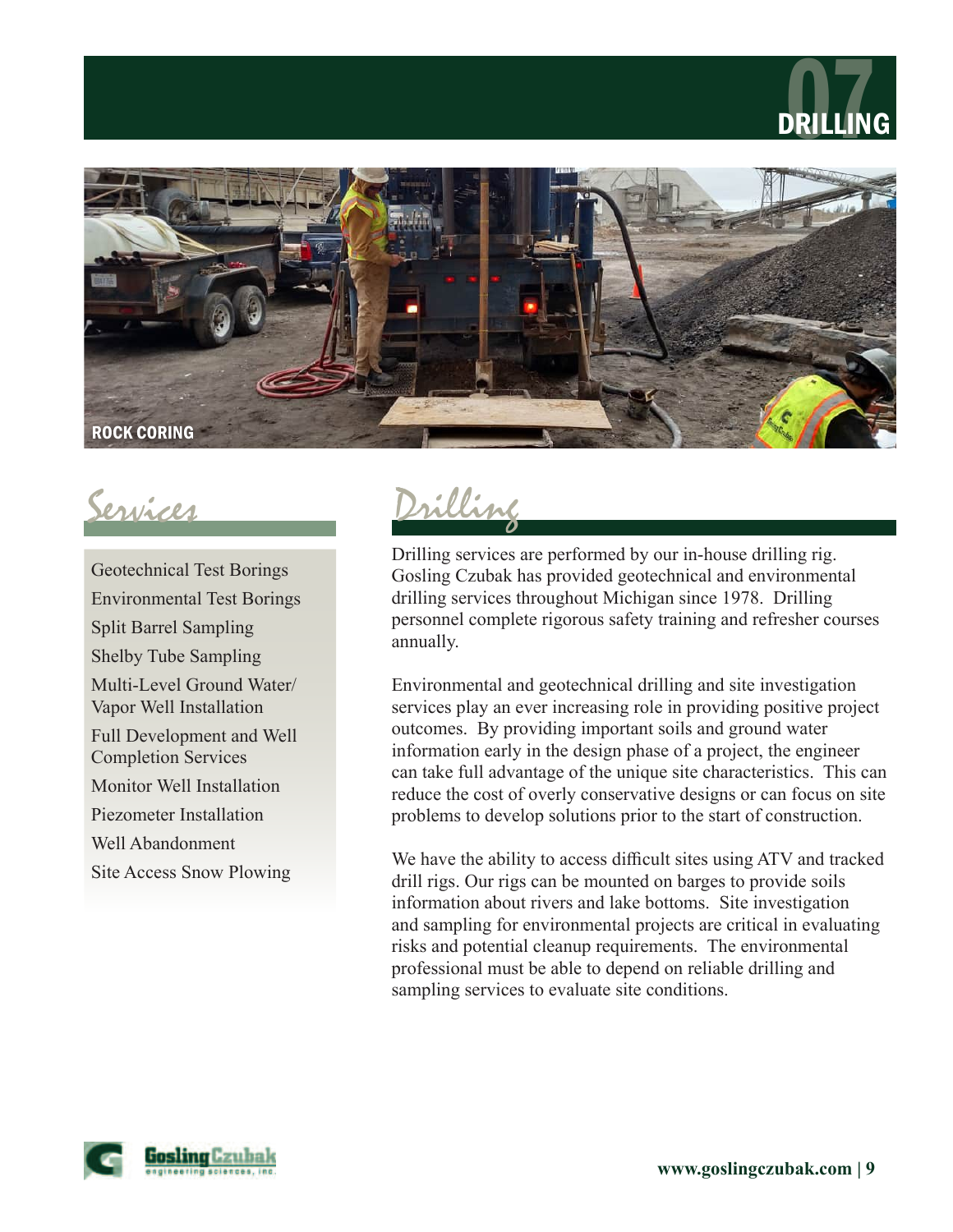## LANDSCAPE ARCHITECTU



Urban Design / DDA / Downtown Streetscape and Corridors

Recreation Planning / Park Facility Development

Sustainable Site and Landscape Design

Marinas and Waterfronts

Residential / Commercial / Campus Site Development

Sports Facilities and Athletic Complexes

Non-motorized Trail Planning and Development



Services Landscape Architecture

Gosling Czubak provides our clients with a full range of landscape architectural (LA) services. Our staff brings innovation, public awareness, and design creativity to help visualize a project dream. Our staff also possesses the technical training, licensure, funding and financing knowledge, and successful track record of taking dreams envisioned to a built reality.

We believe the most successful project approach is created when stakeholders are actively engaged at an appropriate level and frequency on each project. Our staff helps coordinate decision makers, their constituents, and funding and permitting agencies by developing valuable and cost effective tools to communicate the project's intent and goals. Computer generated and hand rendered graphics and visualizations, along with detailed unit cost projections, phasing and funding action programs, design charrettes and visioning sessions, are some of the tools frequently utilized by our team.

Our landscape architectural services integrate with other services the firm also provides. Engineering and environmental staff members provide key technical expertise on many LA led design projects. Survey, geotechnical, and construction testing staff support our multidisciplinary project design and implementation.

We help project dreams evolve into functional, aesthetic assets by use of effective communication, calculated stakeholder engagement, clearly defined phasing and funding, and well managed construction project implementation. We carefully listen to our clients and communities to guide them throughout the process.